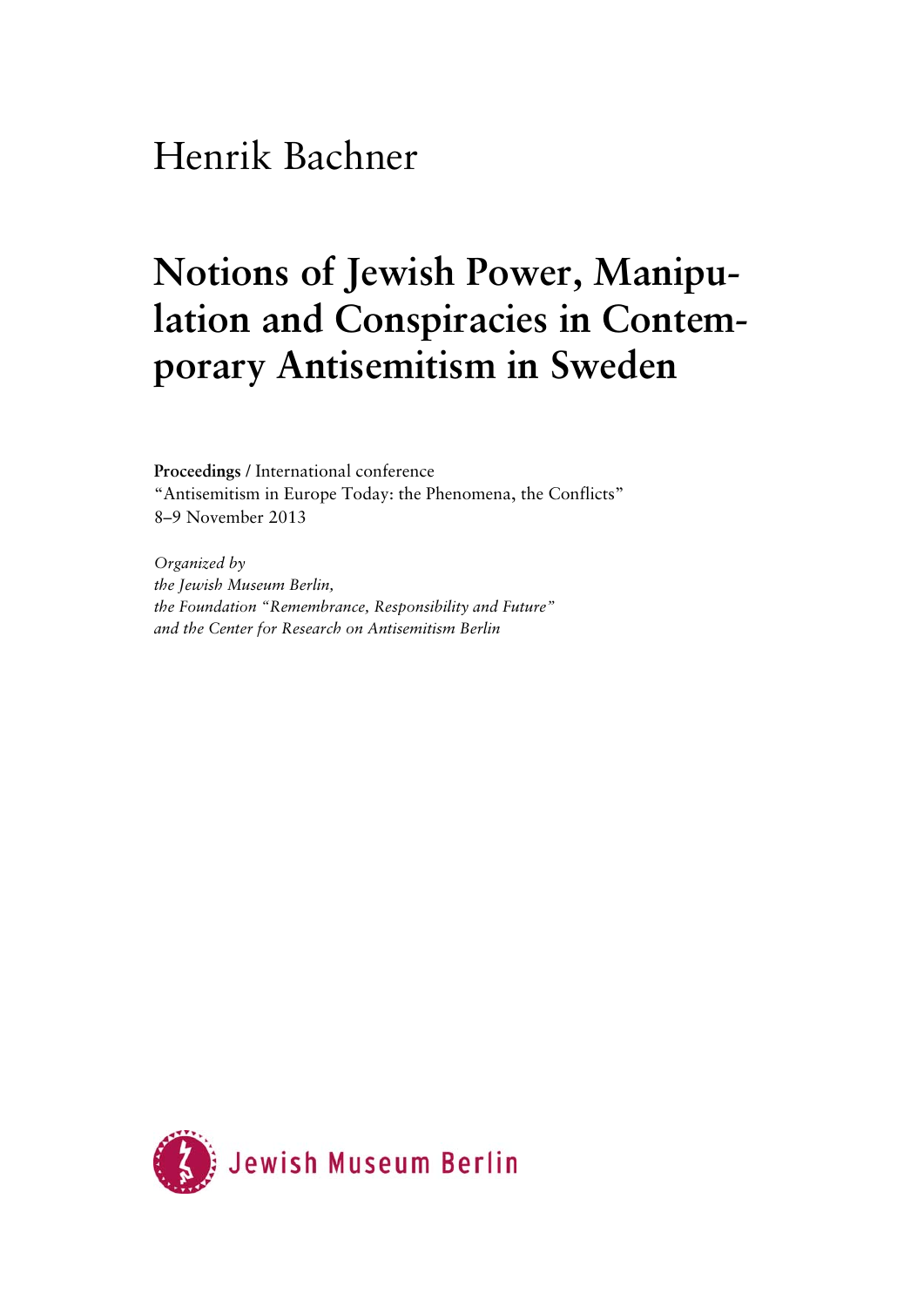## **Notions of Jewish Power, Manipulation and Conspiracies in Contemporary Antisemitism in Sweden**  Henrik Bachner

The focus of my presentation lies on notions of Jewish power and conspiracies in contemporary Swedish antisemitism. These notions, which are of course core ideas in modern antisemitism, continue to play a central role in anti-Jewish thinking and propaganda in Sweden even today. In my remarks I briefly discuss how these ideas are being articulated and in what political contexts they may be found. I also say something about the prevalence of these kinds of perceptions. I would like to emphasize, though, that since research on contemporary antisemitism in Sweden is rather limited, the picture I offer is very much preliminary and partial. However, the qualitative and quantitative studies that have been made do allow for some conclusions to be drawn. First I would like to place the issue in a broader context. Antisemitism constitutes a serious problem in Swedish society. This may be seen, for instance, in hate crime statistics<sup>1</sup>, in the results of various polls and in the visibility of anti-Jewish tropes in Swedish public debate. But it is important to keep things in perspective. Some of the descriptions that have been circulating in foreign media and elsewhere, such as the claim made by the President of the European Jewish Congress in 2012, that Sweden today "is a center of antisemitism"2 , are simply unfounded. Although it is always difficult to compare the situation in one country with that in another, existing survey studies and reports on hate crimes seem to indicate that the level of antisemitism (in terms of popular attitudes and incidents) is lower in Sweden than in several other European countries. To this can be added that in no political party of any significance in Sweden is antisemitism part of its ideology or political program.

Furthermore, anti-Jewish discourse in Sweden contains a number of themes, some of which are remnants of Christian anti-Judaism, others are reproductions of modern antisemitic notions, and yet again others are in some cases linked to historical forms of anti-Jewish thinking, but shaped by and adapted to post-war circumstances, mainly the Holocaust and its consequences and the establishment of Israel and Middle East conflict. In many cases, of course, contemporary anti-Jewish discourse is an amalgamation of several of these elements.

In public debate anti-Jewish ideas and arguments emerge in various contexts, central among them being discussions that relate to Israel and the Middle East, to US domestic and foreign policy, and to the Holocaust and its place in contemporary political culture. That being said, it also important to make clear that there is no research - no evidence whatsoever - pointing to criticism of Israel or of any of these issues in any general sense being tainted by antisemitism. Anti-Jewish stereo-

**<sup>1</sup>** In 2012, 221 antisemitic hate crimes were reported, up from 194 in 2011. See Brottsförebyggande rådet, Hatbrott 2012, Rapport 2013:16, Stockholm 2013.

**<sup>2</sup>** Cnaan Lipshiz, EJC President: Sweden a center of anti-Semitism, Jerusalem Post, 25 January 2012.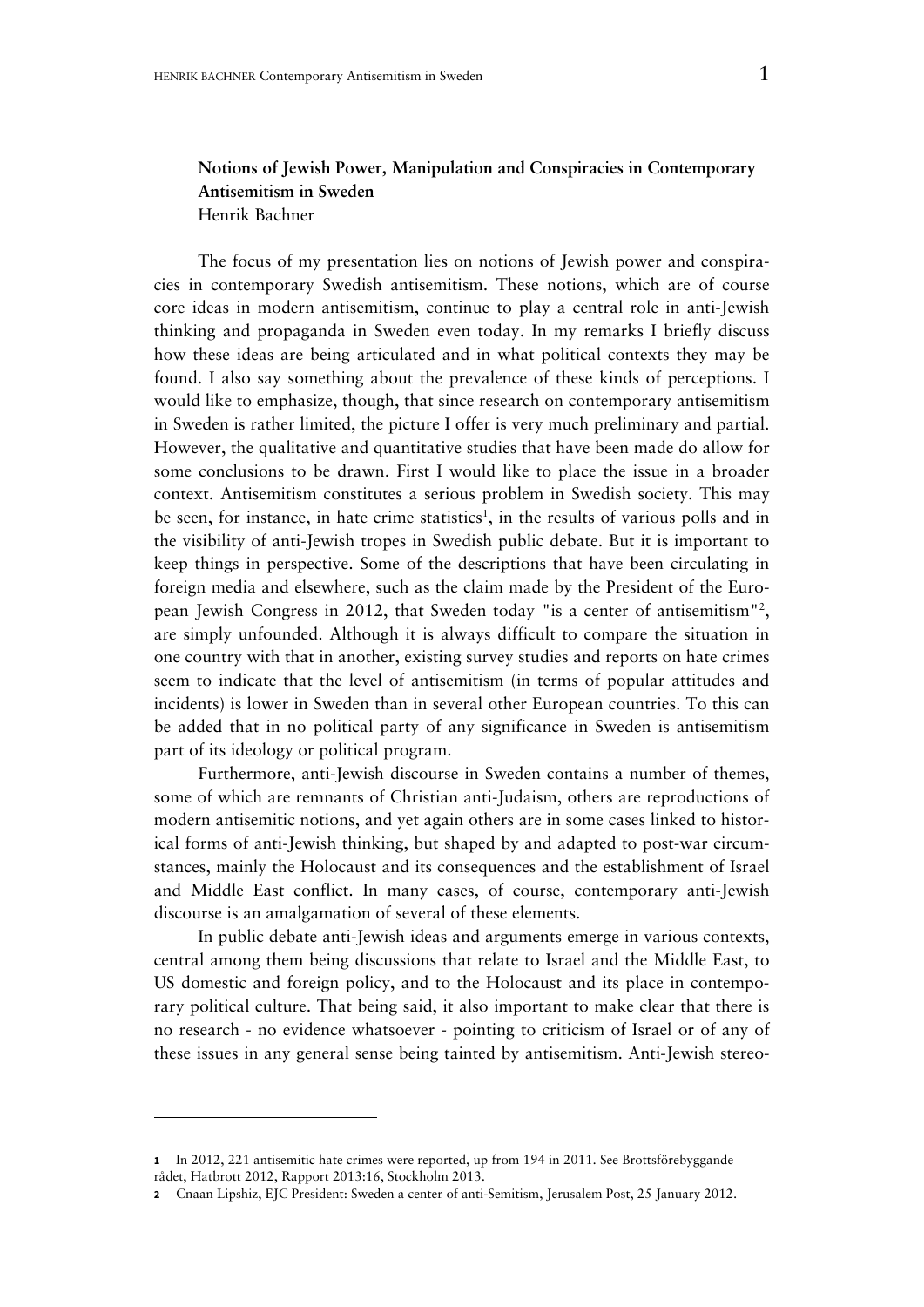types and tropes figure in these discussions, but it is certainly not the dominant pattern.3

To return to the notion of a conspiratorial Jewish power, it is safe to say that this idea, the depiction of Jews as a homogeneous transnational actor who directly or indirectly controls finance, media and politics in the US and much of the Western world, including Sweden, and who uses its power to advance the goal of Jewish dominance, is an essential ideological component within the part of the Swedish extreme right that is closer to national socialism. A recent study on violent, antidemocratic propaganda on the Internet published by the Swedish Media Council, a government agency, concludes that, with regards to ideology and propaganda, Jews still constitute a prime enemy for this part of the radical right. Although strongly anti-immigrant, many of these groups explain the emergence of multicultural societies and non-Western and Muslim immigration to Europe and Sweden as part of a Jewish plan to weaken and destroy so-called "white" Western societies in order to secure Jewish control.<sup>4</sup>

While the parties or organizations belonging to this part of the far-right may be numerically small, their websites seem to garner a substantial number of visitors. The Media Council study estimates that the seven most frequented websites together have approximately 144,000 page views per day.<sup>5</sup> How many of those who visit sympathize with the message they spread is of course difficult to say, but the risk that visitors are influenced by what they read should not be underestimated.

An ideologically founded antisemitism may also be found among radical Islamists, but there is little research on this topic with regard to Sweden. Having studied of a number of open, Swedish-language Salafist websites, the Media Council report concludes that Jewish conspiracies is a recurring theme. Jews, for instance, are accused of conspiring, both historically and today, to destroy Islam. Yet there are few such sites in Swedish, and they are believed to have much fewer visitors than websites belonging to the radical right. On the other hand, it is reasonable to assume that Swedish radical Islamists visit or are active on non-Swedish websites as well as on closed on-line forums.<sup>6</sup>

The Islamic Association in Sweden, a member of the Federation of Islamic Organizations in Europe, is one of the more prominent Swedish Muslim bodies, although it is highly unclear how much support is has within the Muslim community. While the leadership of the Islamic Association has not publicly or directly spread conspiracist ideas about Jews, they have praised ideologues and theologians that do, and the organization has repeatedly, over a number of years, invited

**<sup>3</sup>** Henrik Bachner, Political Cultures of Denial? Antisemitism in Sweden and Scandinavia, in: Lars Rensmann and Julius H. Schoeps (Eds.), Politics and Resentment. Antisemitism and Counter-Cosmopolitanism in the European Union, Leiden & Boston 2011; Henrik Bachner, Återkomsten.

Antisemitism i Sverige efter 1945, Stockholm 2004, pp. 555–600.

**<sup>4</sup>** Statens Medieråd, Våldsbejakande och antidemokratiska budskap på internet, 2013, pp. 11, 55-57, 76, 240, 244-246.

**<sup>5</sup>** Statens Medieråd, 2013, p. 237. The method used for measuring vistits has been citicised, Högerextrema dominerar webbhatet, Aftonbladet, 18 Juni 2013.

**<sup>6</sup>** Statens Medieråd, 2013, pp. 185-187, 201-204, 227, 237, 240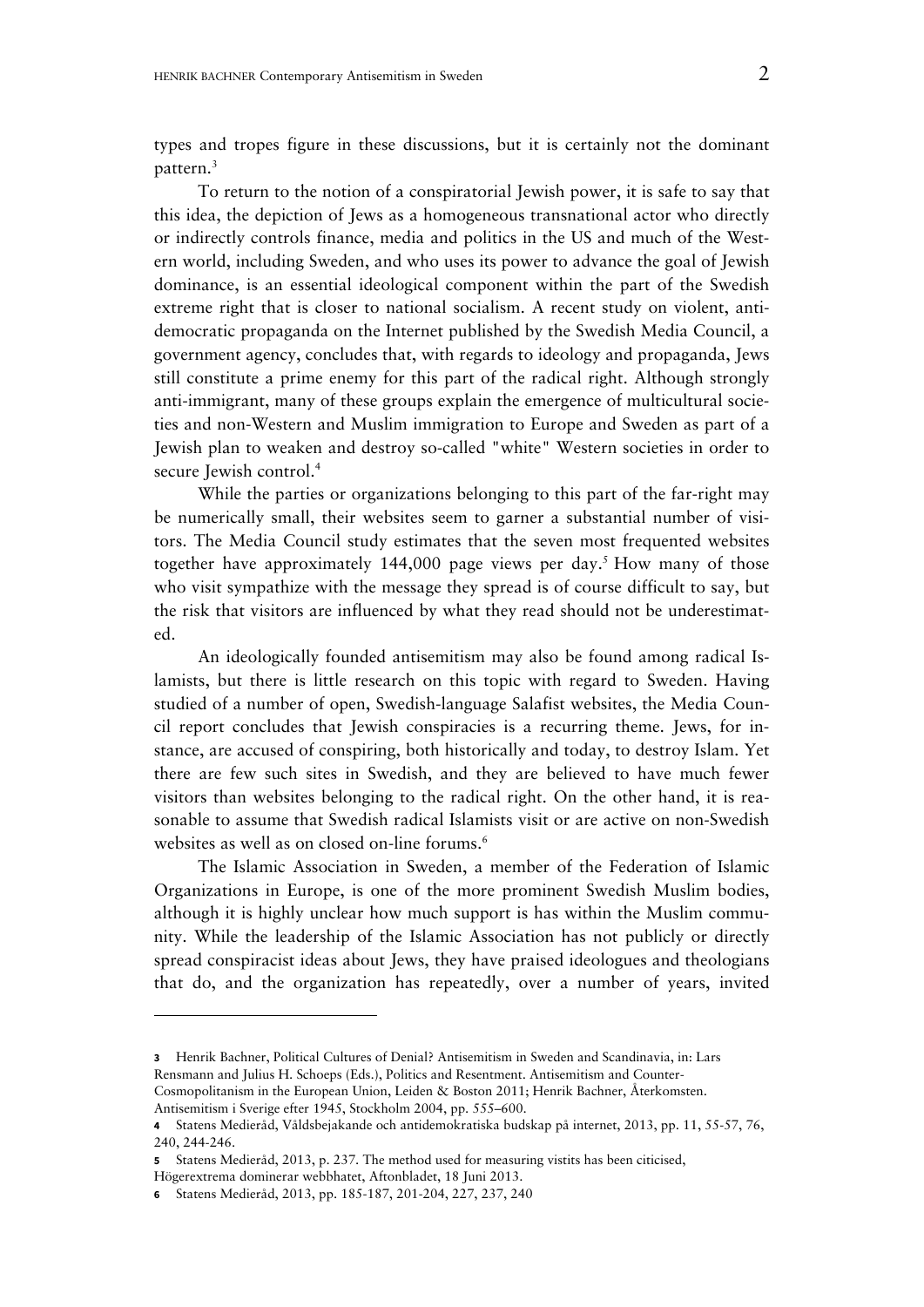speakers known for openly promoting such ideas, including pointing to the forgery *The Protocols of the Elders of Zion* as a master plan for Jewish domination.<sup>7</sup> Propaganda of this kind has also been disseminated at seminars arranged by publicly funded organizations like the Association for Afro-Swedes and Ibn Rushd, an educational association affiliated with the Islamic Association.<sup>8</sup>

The myth of a global Jewish conspiracy, of secret Jewish networks controlling finance, media, culture and politics, is also central to the propaganda of Radio Islam, a multilingual website run by the Swede Ahmed Rami. Radio Islam contains, for example, an extensive list of Swedish Jews said to be part of a criminal network running the country as well as *The Protocols of the Elders of Zion* in seven different languages.<sup>9</sup> Similar forms of antisemitism is also at the forefront of the propaganda spread by Israel Shamir, another Swedish citizen. Originally from Russia, and today maybe mostly known for his collaboration with Julian Assange and Wikileaks, Shamir runs a multilingual website in which Jewish conspiracies are brought forward as an explanation for both historical and contemporary world events.10

The Jewish cabal, it should be noted, is also a recurring motif on certain socalled alternative news sites on the web, and not least within the Swedish offshoot of the conspiracist Truth movement, which rejects the official explanation of the 9- 11 attacks.11 On Flashback, one of the largest forums for online discussion in Sweden<sup>12</sup>, antisemitic views are expressed in many threads, and a substantial number of them focus on Jewish power and conspiracies. For example, there are threads on how Jews were behind Bolshevism, orchestrated the Iraq war, caused the financial crisis, seek to destroy Europe through "mass immigration" and so forth.13 The total number of people expressing such thoughts might be limited, but again there is reason to be worried about the effect they might have on readers.

Notions of a vast and manipulative Jewish power, however, are not isolated to more extremist milieus or the fringe. Expressed in more subtle ways, they also

**<sup>7</sup>** Lasse Granestrand, Antisemitisk talare bjöds in av Islamiska förbundet, Dagens Nyheter, 25 March 2011; SKMA, Mustafa-affären – eller hur legitimering av judehat blev "kamp mot antisemitism", SKMA Nyhetsbrev, June 2013.

**<sup>8</sup>** SKMA, Organisationer med statliga bidrag befrämjar antisemitism, SKMA Nyhetsbrev, October 2013.

**<sup>9</sup>** Radio Islam website: http://www.radioislam.org. Radio Islam started as a radio station in Stockholm in 1987. The website was set up in the mid-1990s. Over the years Ahmed Rami has cooperated with both right-wing extremists and Islamists. During the last 10 years he has been a recurring guest commentator on Iran's Sahar TV, and has appeared on Hizbollah's channel Al-Manar. See Henrik Bachner, Radio Islam, in: Wolfgang Benz (Hg.), Handbuch des Antisemitismus. Judenfeindschaft in Geschichte und Gegenwart, Band 5, Berlin/Boston 2012, pp. 502-504.

**<sup>10</sup>** Israel Shamir's website: http://www.israelshamir.net. Israel Shamir is a pen name for Adam Ermash. See Henrik Bachner, Israel Shamir, in: Wolfgang Benz (Hg.), Handbuch des Antisemitismus. Judenfeindschaft in Geschichte und Gegenwart, Band 2/2, Berlin 2009, pp. 767-768; David Leigh and Luke Harding, Holocaust denier in charge of handling Moscow cables, The Guardian, 31 January, 2011; Jonathan Leman, I dåligt sällskap, Expo, No. 2, 2011.

<sup>11</sup> Jonathan Leman, Sagan om de två tornen, Expo, No. 4, 2009; Jonathan Leman, "Sanningsrörelsen" utmanar demokratin, SKMA Nyhetsbrev, October 2010; Mathan Ravid, Hatet är inte isolerat till kommentarsfälten, SKMA Nyhetsbrev, December 2011.

**<sup>12</sup>** On November 1, 2013 Flashback claimed to have 805,960 members; https://www.flashback.org. In 2010 Dagens Nyheter estimated that Flashback had between 1.6 and 2.2 million unique visitors per week, Flitiga filmare hjälper polisen, Dagens Nyheter, 15 October 2010.

**<sup>13</sup>** Flashback Forum: https://www.flashback.org (22 October 2013).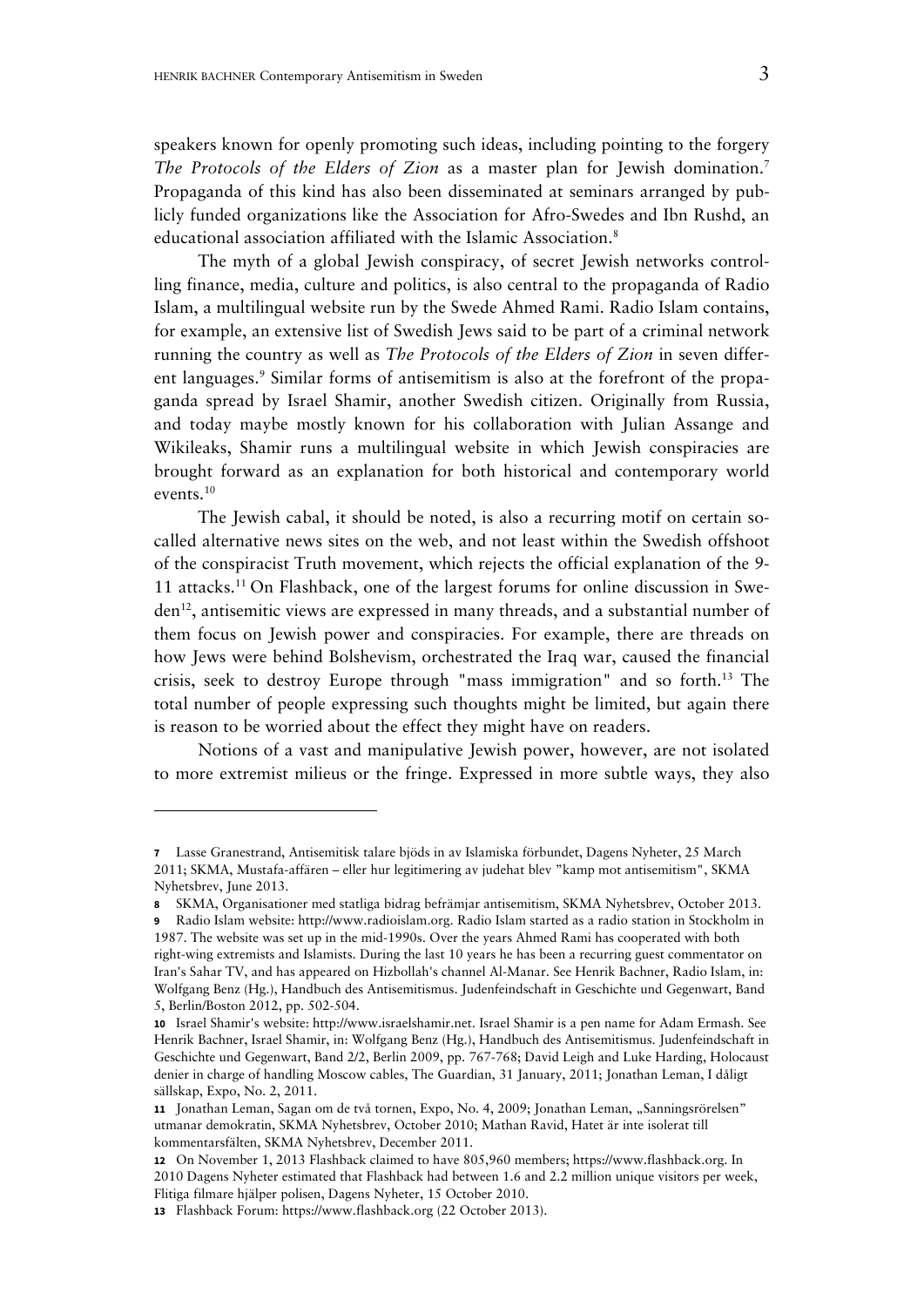figure in the political mainstream, mainly within certain forms of left-wing but occasionally also conservative discourse on US policies and the Middle East.

This is seldom a discourse that in a direct sense attacks Jews, but rather a form of argumentation that, through innuendo, euphemisms and code words like "Zionists" or "lobby groups", transports images of Jewish omnipotence, cunning and conspiracies. With regard to US policies, this discourse must of course be distinguished from discussions that point to or criticize the very real influence that pro-Israel lobby groups like, for example, AIPAC have. What I am referring to here are depictions of a conspiratorial Jewish power, claims that the so-called "Israel lobby" controls the US government, that US presidents are simply marionettes for sinister forces serving alleged Jewish or Israeli interests. This is a discourse that also draws on notions of separate and homogeneous Jewish interests as well as traditional stereotypes of Jewish disloyalty and treacherousness.

A few examples to illustrate the problem: During the nominating process leading up to the US presidential election in 2008, an article in the cultural section of *Aftonbladet*, Sweden's largest daily, for example, claimed that it did not matter which of the democratic candidates won, since both were nothing but tools for "Israel-friendly financiers".<sup>14</sup> After Obama had won the election, a posting on a then popular left-wing blog stated that the President's chief-of-staff was a "strategically placed Jewish Zionist in the Democratic Party who, like others of his ilk, regularly puts Israel's interests before those of the US."15 In 2011 in Swedish public service radio a professor of political science, and a conservative pundit, explained that the United States was actually not governed by the Obama administration, but was in fact run by what he called, "a permanent government", a government that behind the scenes controlled American policies no matter who was president. This secret government had brought Obama to power and was represented in the White House by two of Obama's key advisors, both of them Jews, who served what was described as "certain interests in the Middle East".16 The image also pops up (and not always in subtle ways) in popular culture, like in 2007 when a well-known Swedish artist rapped about "the prisoners who sit in their cages in Cuba, just because the US is run by some Jews".17 Worth noting is that claims of this sort are seldom met with criticism, which points to another and maybe even more troubling aspect of Swedish public discourse, namely, that these kinds of notions, although not necessarily shared, are not generally perceived as problematic and even less so as antisemitic.18

Another theme that sometimes surfaces in mainstream discourse is that of Jewish or Zionist manipulation and control of Swedish or Western media. A sometimes-heard charge is that an alleged "Israel lobby" is censoring Swedish media when it comes to reporting on the Middle East. The all-powerful "Israel lobby"

**<sup>14</sup>** Åsa Linderborg, Ingen vinner, Aftonbladet, 3 January 2008.

**<sup>15</sup>** Lasse Wilhelmson on the blog Jinge.se, 6 November 2008 (14 February 2009).

**<sup>16</sup>** Interview with Claes G. Ryn in Studio ett, Swedish Radio, 9 September 2011.

**<sup>17</sup>** Ken Ring, Håll om dom, Hiphoptexter, www.hiphoptexter.com (5 November 2013).

**<sup>18</sup>** Regarding reactions to antisemitism in Sweden, see Bachner, Political Cultures of Denial?, in: Rensmann

and Schoeps (Eds.), Politics and Resentment*,* 2011; and Bachner, Återkomsten, 2004, pp. 555–600.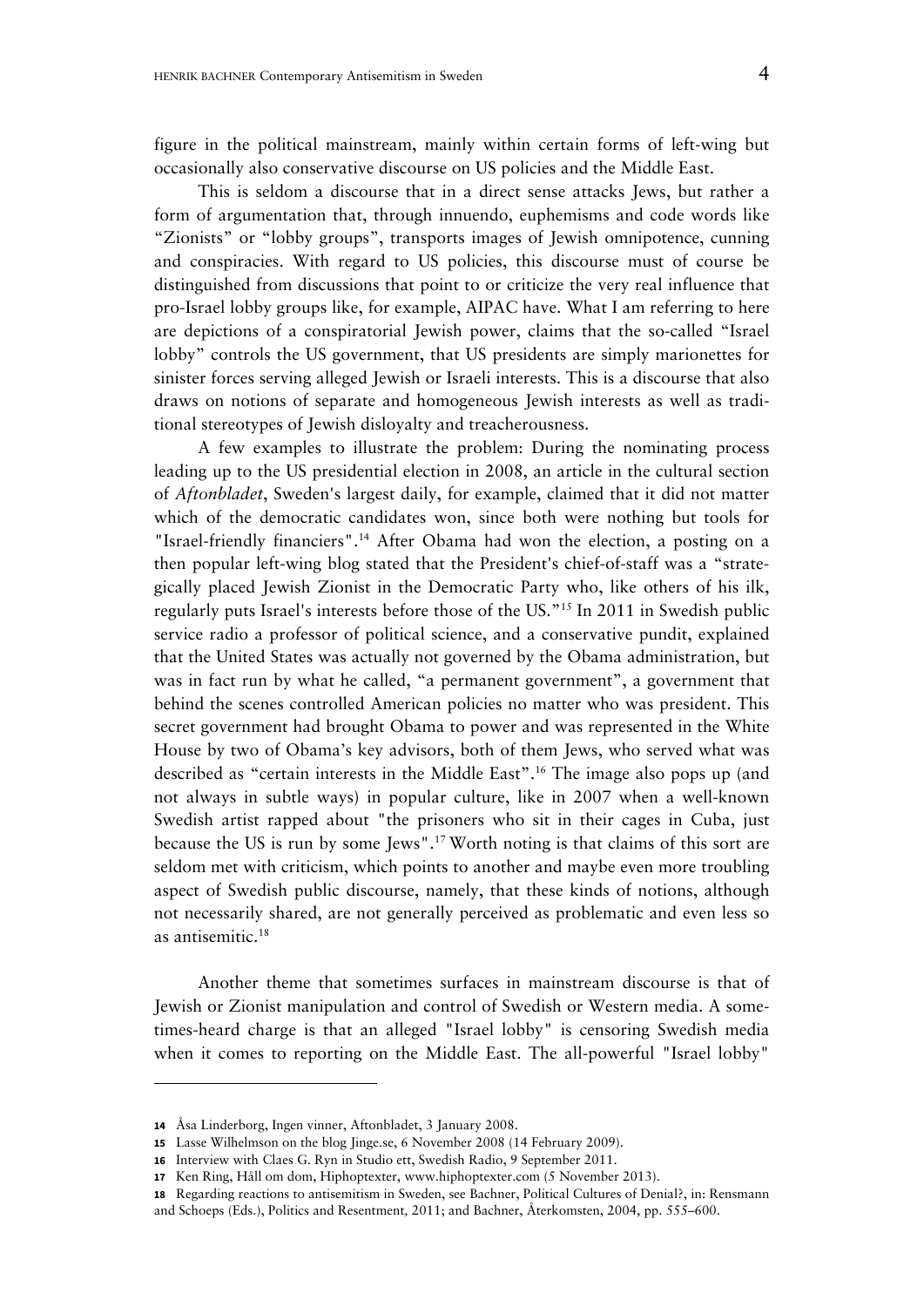trope also emerges in discussions on contemporary antisemitism. There are, of course, examples where the question of antisemitism is misused in the debate on Israel, but in this particular discourse antisemitism as a problem is routinely described as more or less an invention by an influential but often anonymous "lobby" with the aim of silencing criticism against Israel.<sup>19</sup> A typical example of how this trope is being used is the comment made by Ilmar Reepalu, the then mayor of Malmö, who in 2010 was criticized for rationalising antisemitism as criticism of Israel and for holding Malmö's Jews partly responsible for the hostility they encountered. Dismissing the critique, Reepalu explained that it was orchestrated by "the Israeli Lobby".20

One last theme I would like to mention is the portrayal of Islamophobia as a Jewish- or Zionist-led conspiracy. This theme, which can be found in Islamist and certain far-right contexts, has become more visible as well in mainstream discourse. The debate that followed the terrorist attack in Norway in 2011 illustrates the phenomenon.<sup>21</sup> Whereas there were some who tried hard to construe the Norwegian terrorist Anders Behring Breivik as a "Zionist" and to associate his alleged "pro-Israel" stance with his deed, the Swedish researcher Ola Tunander, professor at the Peace Research Institute in Oslo (PRIO), went further. In an article in a Norwegian scholarly publication in 2011 he asked whether Israel might actually be behind Breivik's murderous attack. He didn't claim that this was the case, but speculated that Israel could have sought to punish Norway and the Norwegian Labour party for its policies on the Israeli-Palestinian conflict. Tunander also found an indication of a possible Israeli link in the fact that the attack took place on the same date, 22 July, as the Irgun bombing of the King David Hotel in Jerusalem in 1946.22 Tunander's conspiratorial speculations were later echoed by the internationally known Norwegian peace researcher Johan Galtung.<sup>23</sup>

In 2012 the Malmö mayor Ilmar Reepalu, a leading Social Democrat, claimed that the Sweden Democrats, a right-wing populist, anti-immigration and anti-Muslim party, had strong links to the Jewish congregation in Malmö.<sup>24</sup> After being criticised the mayor retracted the statement, but later the same year, in an editorial in the magazine of the Religious Social Democrats in Sweden, another

**21** Willy Silberstein and Henrik Bachner, Terrordåden i Norge används för att sprida antisemitism,

**<sup>19</sup>** These themes are discussed in Bachner, Political Cultures of Denial?, in: Rensmann and Schoeps (Eds.), Politics and Resentment*,* 2011; and Bachner, Återkomsten, 2004, pp. 555–600.

**<sup>20</sup>** Reepalu made this statement in the Danish TV2 show Lorry; Israelisk lobby bakom kritik, Skånskan.se, 2 March 2010.

Newsmill.se, 6 September 2011, republished in SKMA Nyhetsbrev, December 2011; skma.se/nyhetsbrev/ **22** At the end of his article Tunander concluded: "In short, the signs that we can interpret points in different directions, but historically this type of terrorist attack has often been linked to one or another state agency, and we cannot exclude that this is the case also this time." Ola Tunander, Inspiratorer, intressenter, innvielsesmestre og investorer i Breiviks verden, Nytt Norsk Tidsskrift, No. 4, 2011, pp. 347–358.

**<sup>23</sup>** Responding to criticism, Galtung added that "six Jewish Companies own 96 % of world media". His source for this claim was an American neo-Nazi website. He also suggested that *The Protocols of the Elders of Zion* might not be a forgery after all, adding: "It is impossible [to read it] today without thinking of Goldman Sachs." Johan Galtung, Om klare linjer og tvisyn, Humanist, No. 1, 2012, http://humanist.no; Ofer Aderet, Pioneer of global peace studies hints at link between Norway massacre and Mossad, Haaretz, 30 April 2012.

**<sup>24</sup>** Paulina Neuding, Vi klarar inte invandringen (interview with Ilmar Reepalu), Neo, No. 2, 2012.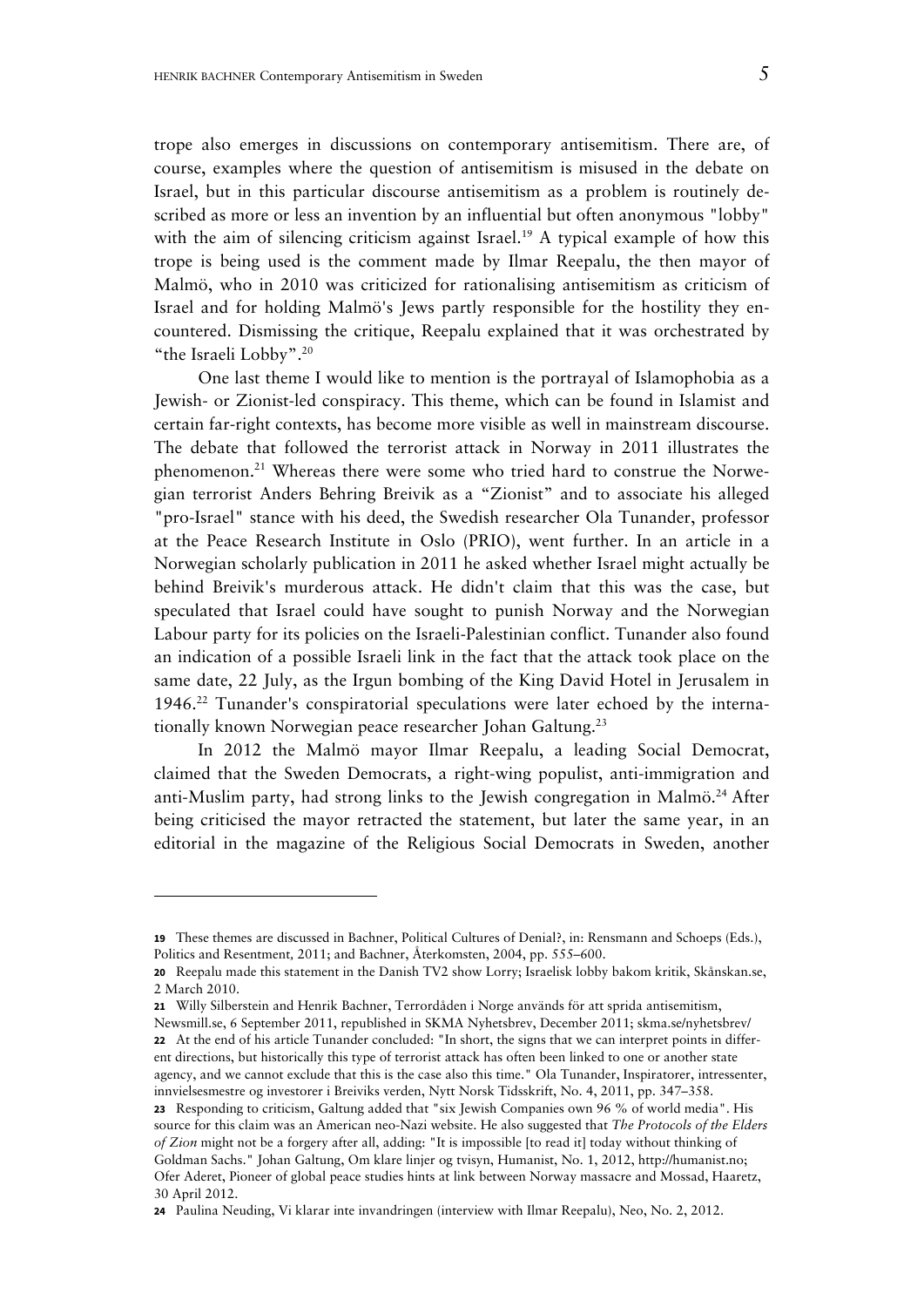Social Democratic politician in Malmö described contemporary Islamophobia as the creation of a "Jewish-European right-wing extremist conspiracy".25

Finally, a few words on the question of prevalence of this form of antisemitic notions within the Swedish population. Unfortunately, few surveys have been carried out that can elucidate this question, and none of them recently, so little can be said about the development over time. According to a poll conducted by the Swedish Integration Board in 2004, 7% agreed with the statement that Jews "have too much influence in Sweden."26 However, when these notions are adapted onto the global scene the results have been somewhat different. According to the results of a survey of antisemitic attitudes within the adult population, which I conducted together with Jonas Ring for the Living History Forum and the Swedish National Council for Crime Prevention in 2005, 15% agreed completely or partly with the statement that Jews have "too much influence in the world today"; 26% agreed completely or partly with the statement that Jews "have major influence on the global economy"; 18% agreed completely or partly with the statement "The Jews have major influence on the media"; and 17% agreed completely or partly with the statement "The Jews control US foreign policy". Some 7% believed that there is some truth to the statement that "Israel was involved in the 9-11 terror attacks on the US".27

According to a survey of attitudes among upper secondary school students, conducted by the Living History Forum in 2009, 18% of this group agreed completely or partly with the statement that Jews have "too much influence in the world today", up from 16% in 2003.28

To conclude: Notions of Jewish power, manipulation and conspiracies continue to play a key role in antisemitic thinking and propaganda in Sweden. They appear in extreme and explicit forms, and form a crucial part of ideology and propaganda within parts of the far right and the radical Islamist milieu. But they also figure in more subtle and coded forms within mainstream political discourse. As shown by survey studies, these notions, specifically when applied to the global scene, also seem to have support from a not insignificant minority of the Swedish population.

**<sup>25</sup>** Editorial by Adrian Kaba, Tro & Politik, 2 July 2012.

**<sup>26</sup>** Integrationsverket, Rasism och främlingsfientlighet i Sverige. Rapporter och delstudier om rasism och främlingsfientlighet i Sverige 2004. Integrationsverkets rapportserie 2005:02, 2005, p. 63.

**<sup>27</sup>** Whereas the results indicated that educational levels played a significant role in the tendency to embrace other forms of antisemitism, the level of education, interestingly enough, seemed to have little effect on the tendency to embrace notions of Jewish power and influence. Henrik Bachner and Jonas Ring, Antisemitiska attityder och föreställningar i Sverige, Forum för levande historia and Brå, 2006. According to the results from a multinational survey conducted by the American Jewish Committee (AJC) in 2005, 27% of the Swedish respondents fully or partially agreed with the statement that "Now, as in the past, Jews exert too much influence on world events". AJC, Thinking about the Holocaust 60 Years Later. A Multinational Public-Opinion Survey, 2005.

**<sup>28</sup>** Forum för levande historia, Den mångtydiga intoleransen, Rapportserie 1: 2010.